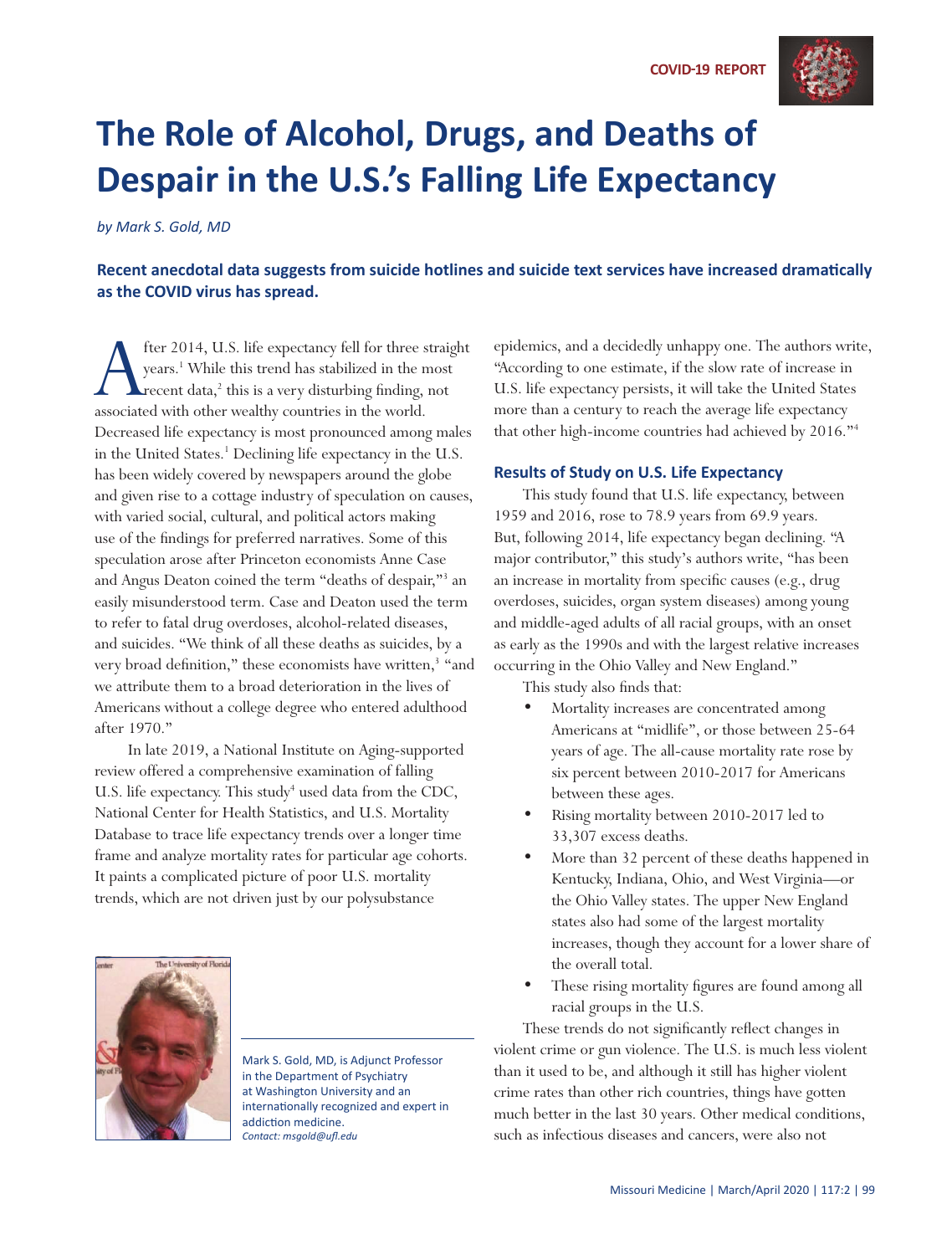

behind these changes, as outcomes for certain medical problems actually improved.

These researchers offer some answers. They first examine life expectancy from 1959 to trace when it started to change and, recognizing that fatal overdoses started to rise in the nineties, next look at cause-specific mortality between 1997-2017. They note that U.S. life expectancy first diverged from other wealthy countries in the '80s. Our rate of increase in life expectancy was not as fast as in other wealthy countries. In the '90s, cause-specific mortality rose for Americans in midlife. By 1998, the U.S. fell below the life expectancy average of other rich countries. Then U.S. life expectancy increases ended in 2010 and started falling in 2014. Fatal overdoses account for an important share of this increase — they rose by almost 387% between 1999- 2017. Deaths from alcoholic liver disease rose by around 41 percent, and suicides by around 38 percent. But other causes were, or still are, at play, too. Hypertensive disease rates, for example, also rose — by about 79 percent. And obesity death rates were higher, rising by 114 percent. The authors observe that one study found that, for women, cardiovascular and respiratory conditions accounted for nearly as many deaths as fatal overdoses.

## **What's Going On?**

It's a tough question. The authors write, "The largest relative increases in midlife mortality occurred among adults with less education and in rural areas or other settings with evidence of economic distress or diminished social capital." But these observations aren't necessarily explanatory factors in our life expectancy decline. This review considers different explanations and evidence in their favor. Isn't it really just our drug epidemics — the rising death toll from heroin in the '60s and '70s, cocaine in the '80s and then the three-stage opioid epidemic of prescriptions, heroin, and synthetics? Well, the authors say, this is a significant part of the story, but far from complete. Suicides and alcohol-related liver diseases have also contributed substantially and the timing is off because our life expectancy divergence started in the eighties, "and involved multiple diseases and nondrug injuries." They also point to two studies suggesting that only 15 percent of our life expectancy divergence can be explained by fatal overdoses. Washington University

experts including Professor Ted Cicero were the first to alert us that the prescription opioid epidemic had morphed into an injection and heroin epidemic.<sup>5</sup> Sadly, things have only gotten worse with fentanyl being added to illicit heroin and now multiple fentanyl added to street drugs and the emergence of primary fentanyl use.<sup>6</sup>

What about smoking? Americans smoke less than we used to, but smoking more decades ago could still kill more people today. And, Americans are often more obese than their peer country counterparts, so could that account for the differences? This review points to research on other countries, like Australia, that resemble the U.S. in smoking and obesity but haven't followed our marked life expectancy divergence. Health care? The U.S. famously spends more to cover fewer people than its peers, and Americans also face higher costs of care, but the authors note that this wouldn't account for why we have more deaths from some diseases and not others, and from suicides or obesity-related deaths "which originate outside the clinic." Might the problem be "deaths of despair" after all, then, or a large increase in psychological distress? There's "inconclusive evidence" that depression and anxiety, which can also harm physical health, rose over the relevant time period, and, the authors say, it's also hard to figure out the link between conditions like depression and all the rising specific causes of death. But it is difficult to not conclude that overdose deaths, suicides, and accidents are not related. The Director of the National Institute on Drug Abuse and our own work7 has supported this with data showing that many opioid overdoses are passive suicide attempts and others are death by opioids.

This review continues like this, carefully weighing the relative evidence about which factors make sense and under which conditions. For socioeconomic status, the authors say that the timing works, because the U.S. experienced